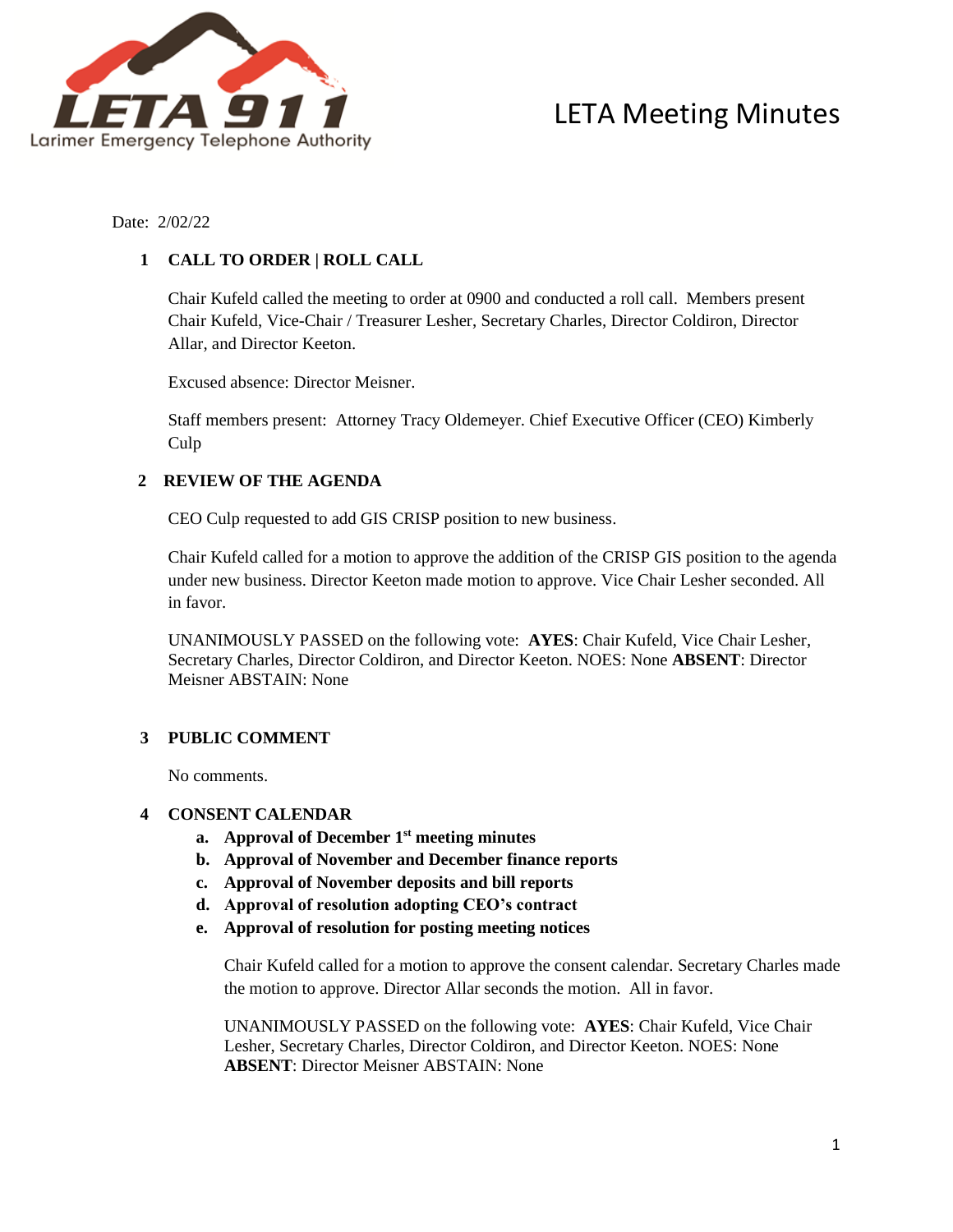

## **5 BOARD ACTION**

## **a. Election of Officers**

Chair Kufeld called for nominations for Chair. Vice Chair Lesher self nominates. No other nominations received. All in favor of Vice Chair Lesher for Chair.

Chair Kufeld called for nominations for Vice Chair. Vice Chair Lesher nominates Secretary Charles. No other nominations received. All in favor of Secretary Charles for Vice Chair.

Chair Kufeld called for nominations for Secretary. Director Keeton self nominates. No other nominations received. All in favor of Director Keeton for Secretary.

Chair Kufeld called for nominations for Treasurer. Director Allar self nominates. No other nominations received. All in favor of Director Allar for Treasurer.

## **6 OLD BUSINESS**

## **a. 9-1-1 Legislation**

CEO Culp is working with the task force to focus on language for harassing phone calls into the ECCs. She does not believe that this bill is going to move forward.

## **b. CCOA**

CEO Culp informed the board that the CCOA is formed and held official meeting to elect officers. Attorney Oldemeyer was formally requested to be the CCOA attorney. The CCOA will allow 911 to be represented on state and federal issues.

## **c. 9-1-1 Tariff**

LETA received documents from Lumen about a tariff amendment. It is more expensive than originally estimated. CEO Culp advised the board that LETA is protected in the budget because these funds were earmarked for the increase. It is a cost-based tariff so Lumen must disclose their cost for ECATS. If they do not, LETA will intervene.

## **d. 9-1-1 Outage in Estes Park**

The results of the investigation resulted in a lot of questions that haven't been answered by Lumen. CEO Culp is waiting for dialogue to continue and will continue challenging them for answers. The board will need to decide how to proceed if Lumen does not produce the information requested.

## **e. Rapid Deployable**

CEO Culp shared that LETA visits the CRD units in Boulder. This is the only recognized FirstNet device. It allows multiple cards for multiple carriers. CEO Culp has applied for a grant to support this device. The grant would cover \$80k and cost LETA only \$14k. Director Keeton asked if LETA will still move forward with these devices if the grant is not awarded. CEO Culp stated that LETA has budgeted for 2 devices and will still purchase them if the grant is not awarded.

## **7 NEW BUSINESS**

## **a. Emergency Alert System**

CEO Culp thoroughly reviewed the emergency alert system with the board. She detailed gaps and steps that will be taken to improve them – including the formation of a send team, language translation, and modified template language.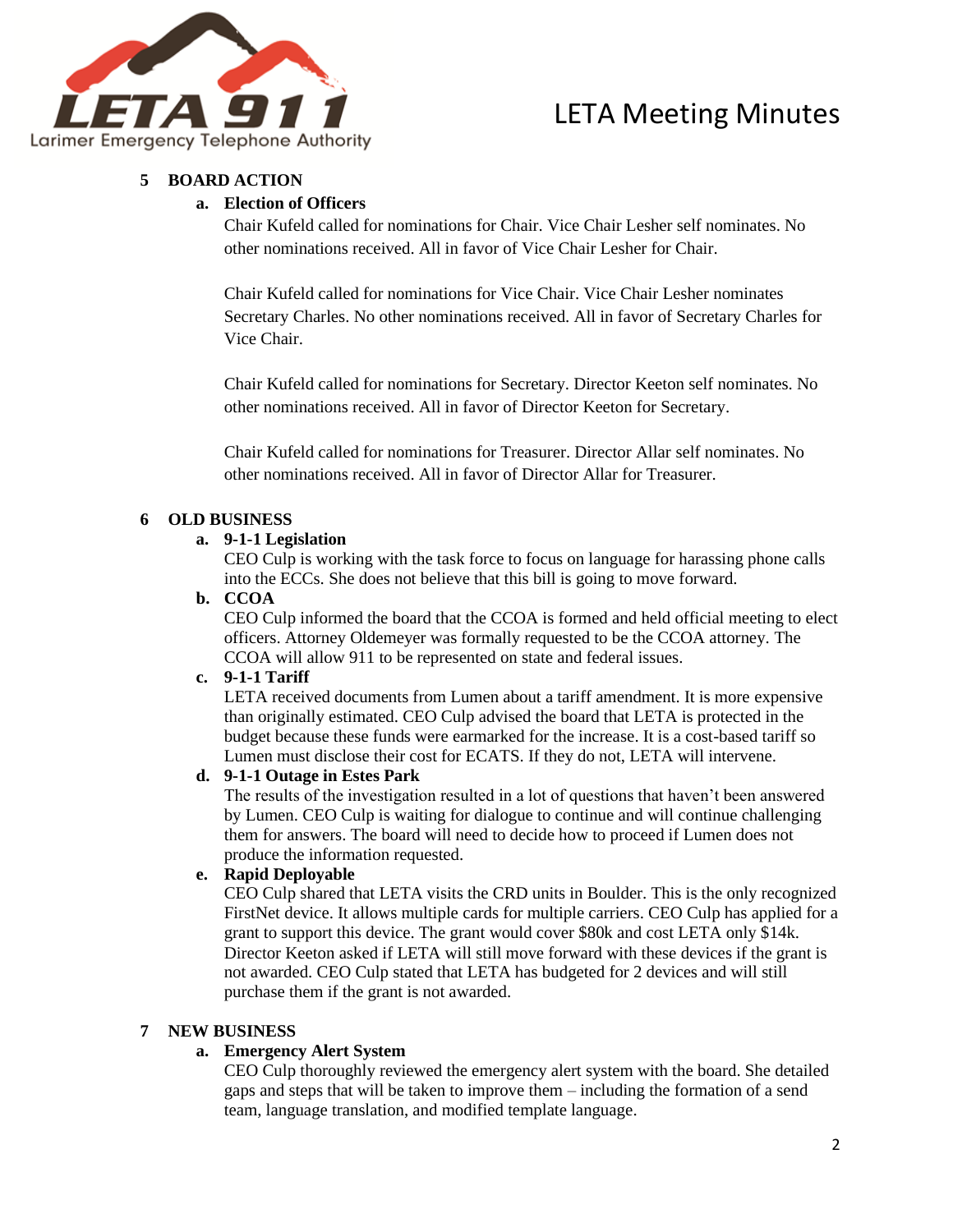

Director Coldiron asked about the ability to send emergency alerts to satellite services in vehicles. CEO Culp stated that NOAA alerts are delivered to vehicles; however, she will need to confirm if emergency alerts can be sent to vehicles as well.

Director Keeton asked about educating the public on the use of the language translation app. CEO Culp stated that April is LETA's public education month, and this app will be strongly pushed. She reiterated that this can't just be done by LETA, but will require support from partner agencies, press, and elected officials.

Vice Chair Lesher asked if LETA would have the funds to make the suggested changes. CEO Culp advised the emergency alert budget would go in the red but the \$50k for the changes would come from the general account and would balance out.

CEO Culp stated that she has upcoming meetings with many groups over the next couple of months. If the board would like her to attend town board or council meetings, please let her know.

#### **b. LETA Policy Review | Street Naming Convention**

Ben explained the historical need for this policy and that it is a fluid document. He stated that every municipality in the County provided feedback. CEO Culp added that the document was ready for a motion to approve and adopt but could be held to April if needed.

Vice Chair Lesher asked if all partners agreed to follow the policy. CEO Culp stated that it is an operational piece that we are strongly pushing everyone to follow. If partners do not follow the policy, a letter will be sent to their Town Boards or City Councils to advise them of the public safety issue in their addressing.

Chair Kufeld calls for a motion to approve the Street Naming Convention Policy. Vice Chair Lesher made the motion to approve. Director Keeton seconds. All in favor. Policy is adopted.

PASSED on the following vote: **AYES**: Chair Kufeld, Vice-Chair Lesher, Secretary Charles, Director Keeton, and Director Coldiron. NOES: None **ABSENT**: Director Meisner. ABSTAIN: None

#### **c. GIS Conversation for CRISP**

Director Allar explained to the board the need for a full-time employee dedicated to GIS work on behalf of CRISP and whether it would make sense for the partners to share this FTE. This person would be an employee of LETA, but the partners would share the cost of this employee. Director Coldiron believes LETA would be a good place for the employee as it is a centralized located for countywide data management and all interests would be represented. The board agreed to move this conversation forward. LETA will not be driving the conversation but can be engaged when/if necessary.